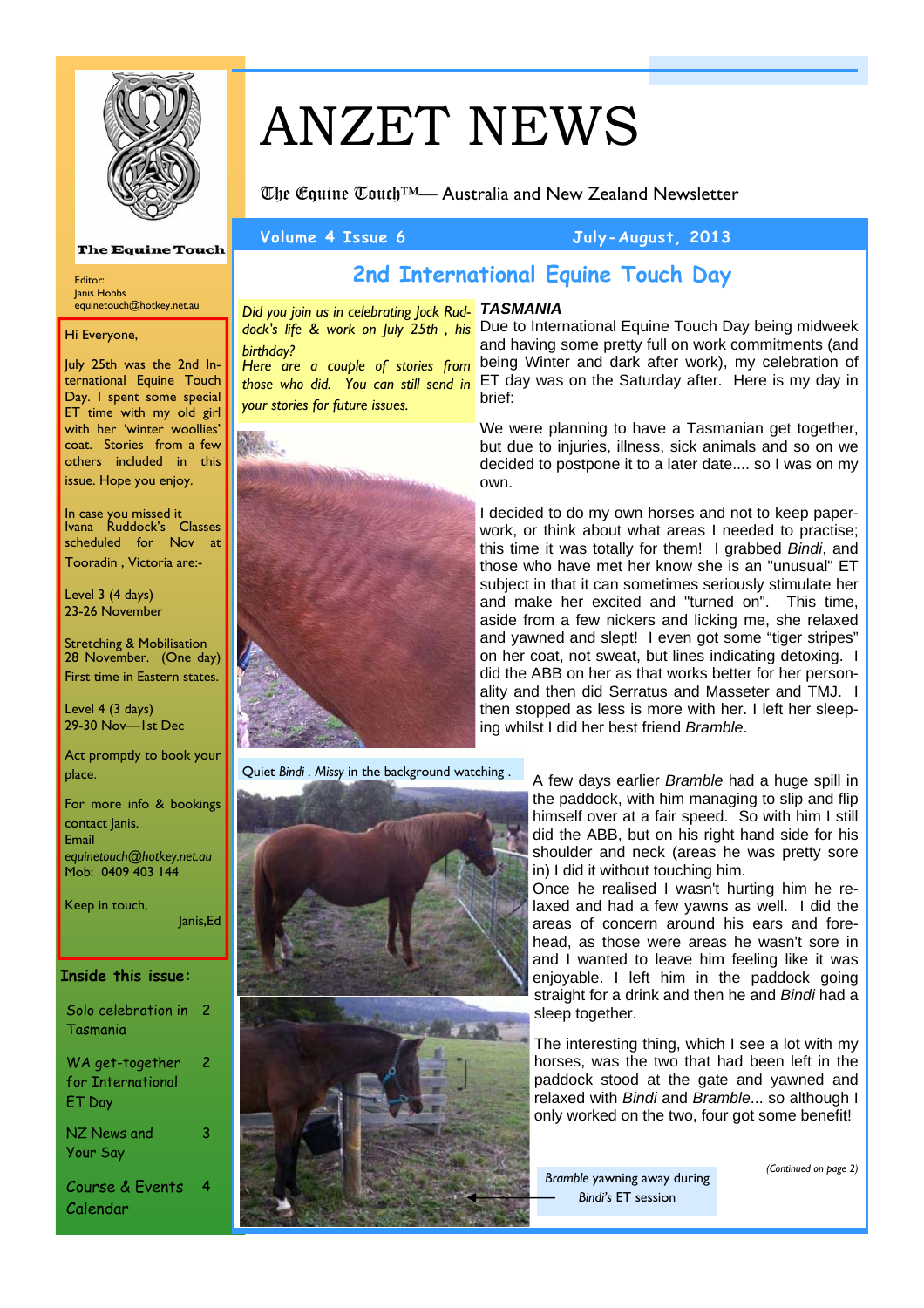# **Page 2 The Equine Touch™— Australia and New Zealand Newsletter**

## **Solo Equine Touch celebration in Tasmania**



#### *(Continued from page 1)*

I then proceeded back to the house where I did a CT session with my Dalmatian and had a look at my paper work in preparation for starting on the practitioner track.

All in all quite a day for ET at my place, I really enjoyed it myself as I tend to find I also get the benefit of relaxing as well when I work on my horses. Today I am going to find a human to work on as a practice, so then I have covered all bases... horse, dog and human!

It was great really, to spend time doing something I love and I didn't worry about all the domestic chores!

*From Denise's Facebook post: The human she managed to nab was her son, Angus, who apparently gleaned a whole new understanding of how the horses feel after ET. Denise said he was struggling to talk and stay awake himself!* 

*Denise McMaster, Level 2*

# **a group celebration /ET practice day**



**Meanwhile out West …** 



Above—Mia and Megan deep in conversation… Meanwhile which move is Judith sorting out?

Right—Can you name the move Helen is doing??

Below right—one chilled out Jack

# *WESTERN AUSTRALIA*

Debbie Pollard, ET practitioner, reported in from WA. Debbie (second from left) opened her place for a practice day in honour of Jock Ruddock and International Equine Touch Day.

A small but eager gathering of WA ETers, they spent a lovely day practicing their ET. Included in the group were practitioner Mia Joy, Megan Funston, Level 2 and students Judith Congrene & Helen Junk who completed their Level 1 ET earlier this year. Debbie is going to follow up with a couple of others who were unable to attend that day and still want to polish up their skills.

Jock would be happy to see his mission to help horses continuing to be filled!



### **Do you want to host an ET Practice Day?**

Go on, tell the truth! Sometimes it is hard to get out of bed to go for a morning training run unless you have a running mate who you don't want to let down. This scenario can apply to keeping up our ET practice too.

Much admiration goes to the strong-minded inspired individuals who will maintain the discipline on their own. However, the rest of us mere mortals can really benefit by having a study-buddy or making a play-date with other ET students. The social/fun aspect of having an ET practice get-together can help us to maintain momentum and thus continue to develop our skills.

It can be quite a confidence boost to find that others also have a memory block or two and that together you can fill in the gaps for each other by taking turns to prompt each other with the manuals, just like you did at the course. If there is an instructor, tutor or practitioner available to also attend that can be a bonus but you can still have a beneficial experience with other students.

Who would like to organize a practice day in their area? Let me know & I will help you get the word out. *Janis, Ed* 

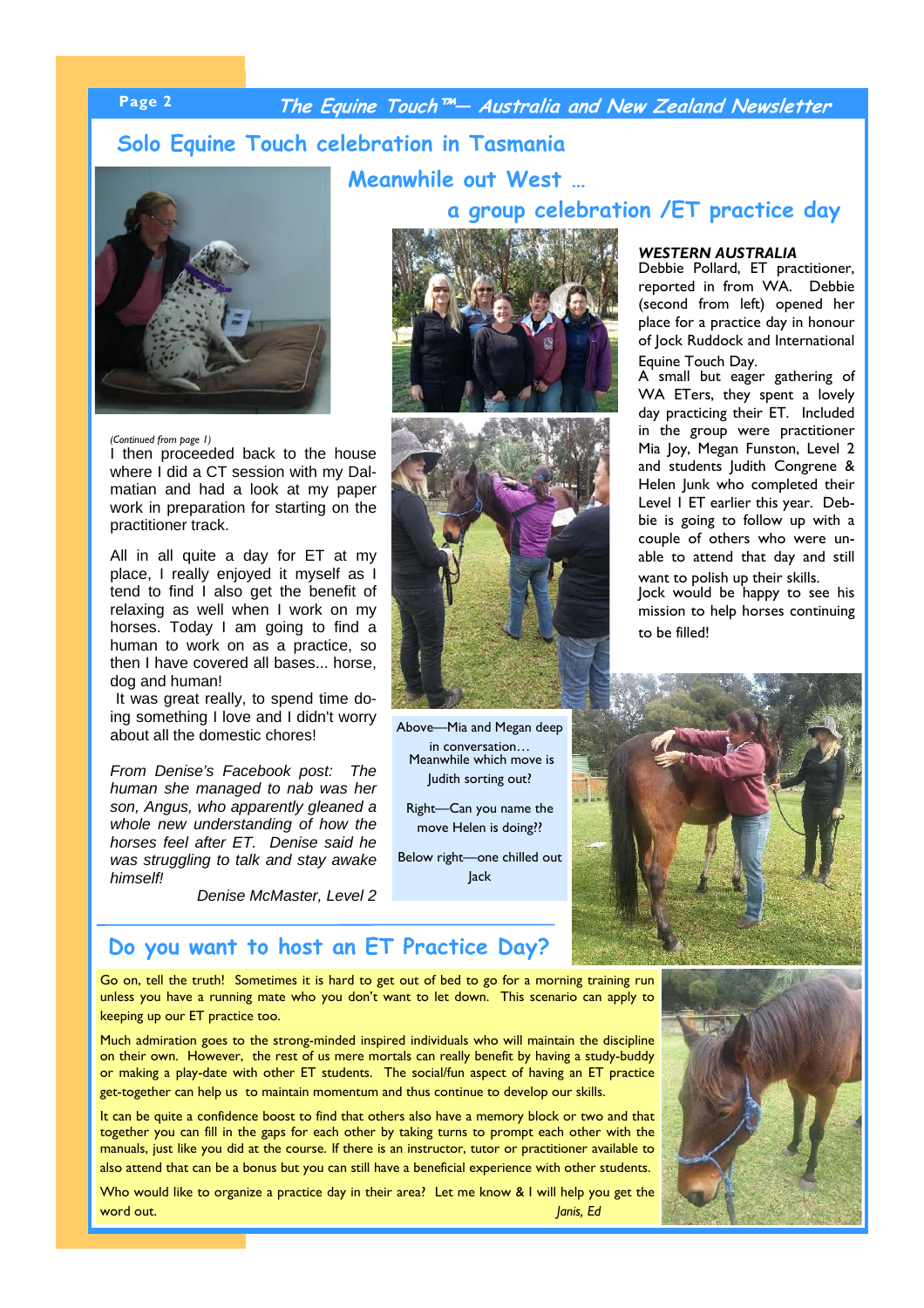#### **Volume 4 Issue 6 Page 3 Apple 2 Apple 2 Apple 2 Apple 2 Apple 2 Apple 2 Apple 2 Apple 2 Apple 2 Apple 2 Apple 2**



# **"Over the ditch" in NZ**

As for **International Equine Touch Day** I was working but I managed to skive off a bit early, and took my boys out for a nice hack. Then I got my folder out and went over a heap of moves I haven't used in ages (being only a part time ET practitioner at the moment and not always using the full repertoire) to refresh myself. Got some very nice reactions and built a few more moves into each of my boys' individual weekly routine that they are lucky enough to have customised for their needs.

Also worked on a horse for the second time last week and the owner left me to it as couldn't be there. The horse had been out on lease and has been back home for 6 months but not in work . Moreover when he was brought into work the owner realised something wasn't right, and possibly hasn't been right for a while so called me (maybe that's why he

#### suddenly came home).

The horse is very touchy all over and fairly quick with both hind feet and teeth so it was challenging at times working by myself (yes, he was tied up this time).

The owner noticed he seemed much freer in the paddock than last week, and his body was much better but still sore and a bit quick with his feet. So when he "dropped", because I was by myself I was as much focused on where his feet were as trying to get the fairly large bean out and didn't manage to. (Actually he was better with me handling his willy than doing many of the moves, but I wasn't taking any chances). The owner came back to the barn and we had another go, but he was well and truly tucked up. So I showed the owner on her other horse who had obligingly "dropped". She wasn't really sure, but has been trying for a few days and finally removed it and was horrified at what she pulled out and that she didn't even know to look for it before. The horse will have a few more sessions before coming back into work, but is definitely feeling better and a few days after his session he went and jumped over a 1.20 m gate to

prove it – so maybe it won't take as long as we thought for him to come back into work !

*Denyse Cambie, Instructor* 



The following is an excerpt from a letter to Denyse from Nicki at Last Chance Equine Rehabilitation

Still loving the ET, when I worked on my friend's mare last week, I really had to open up to the energies so she would let me in - years of pain buried under layers and layers of life. Once she let me in, it was so much easier and she felt so much better afterwards. My friend was so very happy at the change in her (her owner has seen the amazing results achievable with ET as she used to help out here), it was quite an emotional moment for her and the horse. I did notice she was very, very sore when I did her TMJ and got to inside the jaw and I felt that maybe her hyoid was damaged? Did the test you showed me with her forelegs and there was very limited movement. Thought it possibly could be from being sore in the chest as she was, but my gut took me back to her hyoid. She has been leased to various people over the past 3 years and they all had problems with her rearing etc.. Who knows what they have done to her to try and stop it. I am going back over next week to give her another go, so will get back to you if that is ok, either for advice or I will get Teena to contact you to come and work your magic. Lovely mare, just been in the wrong hands. She was very worried about what I was going to do to her despite making my A.I.I. very clear for her. I gave her an ABB then did her hooves (they needed trimming) followed by a BBB which she was more receptive to, possibly due to me not hurting her while doing feet? I was sick for two days afterwards - even though I put up my blocks, I still seemed to take the energy on.

Ooh did I tell you of the wee pony who came here from the trekking centre? Poor wee miss had been part of their hire string for many years and had been rearing for four of those years. They had given up on her and she was headed for the hounds when a young girl took her on and then brought her to me to take on and help. Lots of ET and one chiro session and she is fabulous. She is going to a fab new home in Helensville, Auckland next Sunday where she will be loved by three kids under 8yrs old. Her body was so out of kilter when she came here, in wither both sides, the poll, two other vertebrae in her neck, her pelvis and her sacrum and tail. Poor little thing, no wonder she was rearing. She is fine now, just limited to very small children on her back so luckily she is going to a family of elves pretty much. Both parents ride, *Lillie* will be for the kids to fuss over while they do things with their horses..

#### Nicki

Last Chance Equine Rehabilitation